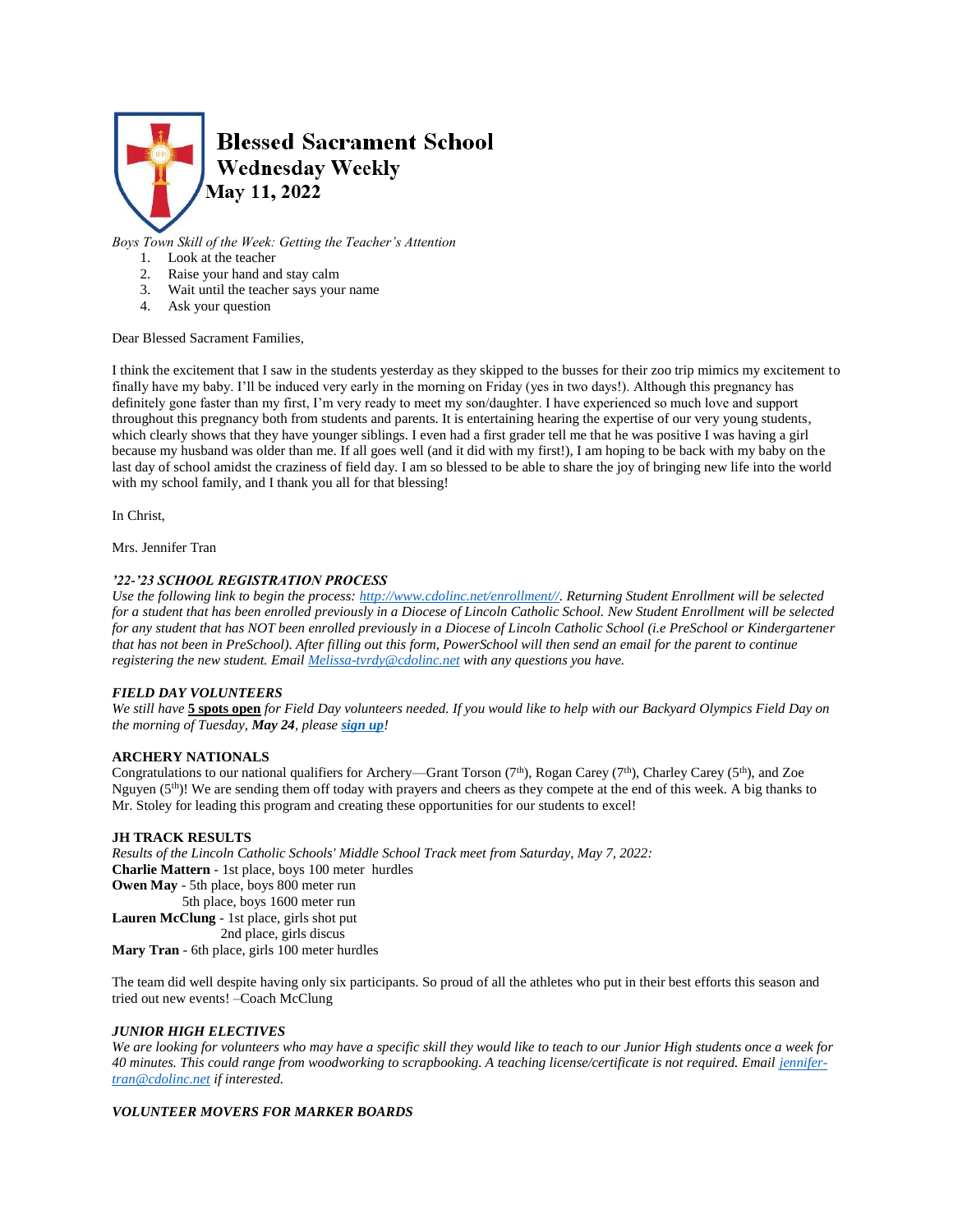*Our new, beautiful glass marker boards arrive on Wednesday, May 25 (the day after the last day of school). Although our maintenance man, Sam, is a miracle worker; he will need help moving these boards to each classroom. Email him a[t sam](mailto:sam-hamilton@cdolinc.net)[hamilton@cdolinc.net](mailto:sam-hamilton@cdolinc.net) if you are available and willing to help!*

# *SCHMOKER READING PROGRAM*

*The Kit and Dick Schmoker Reading Program on East Campus is holding a Summer Session June 9-July 6, from 9:00-10:15am, Monday through Friday. If you are interested in registering your student for this program, please visit <https://cehsvl02.unl.edu/ccp/secd/readingcenter/app/index.php> to complete the application.*

# *UNIFORM INFO FOR 22-23 SCHOOL YEAR*

- *Skirts/Squorts/Jumpers: They must be either the old or newer Blessed Sacrament plaid. The new plaid can be ordered throug[h Dennis.](https://www.dennisuniform.com/schools/PBL) This 2022-2023 school year will be the last time the old BSS plaid will be accepted—23-24 school year must be the new plaid. Skirts and jumpers should be no more than one inch above the knee, and shorts should be worn underneath in order for students to play freely and modestly during recess and PE. Leggings/tights worn underneath must be solid black, gray, navy, or white.*
- *Pants/Shorts: They must be khaki or navy, not excessively tight, and shorts no higher than mid-thigh. Pants/shorts are limited to one of the following: Dickies, Cat & Jack, Land's End, Dennis.* 
	- o *Pants or leggings under uniform bottoms must be worn November 1 through the end of February due to cold weather conditions.*
- *Polos: They must be gray, navy, white, or red (short or long-sleeve) polos. This 2022-2023 school year will be the last year red polos are accepted. No long-sleeve t-shirts are to be worn underneath polos, and shirts must be tucked in. Newly purchased polos are limited to one of the following in navy, gray, and white:*
	- o *[Dickies—](https://www.dickies.com/account)material: pique/performance; colors: dark/night navy, heather gray, white* 
		- *Email[: jennifer-tran@cdolinc.net,](mailto:jennifer-tran@cdolinc.net) Password: blessedsacrament (do not save payment info)*
			- *School ID for phone orders: e0e57c8b8a*
		- *There is also the option to order them through a personal account*
	- o *[Land's End—](https://business.landsend.com/store/blessed-sacrament-uniform/)use this link to access the Blessed Sacrament store*
	- o *[Dennis—](https://www.dennisuniform.com/schools/PBL)use this link to access the Blessed Sacrament store*
	- o *[Cat & Jack—](https://www.target.com/b/cat-jack/-/N-qqqgm)material: jersey/pique; colors: navy, white. Correct shade of gray polo only comes in pique material.*
- *Sweatshirts/Cardigan: Sweatshirts must be the light gray BSS crew neck or quarter zip or dark gray BSS quarter zip that can be ordered through the front office. A gray cardigan may also be worn in a Cat & Jack, Land's End, or Dennis brand. Additional non-uniform sweatshirts may only be worn during recess.*
	- o *[Land's End:](https://business.landsend.com/store/blessed-sacrament-uniform/) Charcoal Heather Women's Cotton Polyester V-neck Pocket Cardigan*
	- o *[Dennis:](https://www.dennisuniform.com/schools/PBL) Heather Gray V-Neck Button Front*
	- o *[Cat & Jack:](https://www.target.com/p/girls-cardigan-sweater-cat-jack/-/A-78103833?preselect=77551029#lnk=sametab) Heather Gray Girls Cardigan Sweater*

# *6-8 PIUS X SUMMER MATH CAMP*

*Students who have finished grades 6-8 will engage in STEM activities and math games in addition to regular problem-solving. In addition to exposure to higher level mathematics, Math Camp is a good option for anyone hoping to combat "summer slide" or even make more progress over the summer, so this camp will be good for advanced learners as well as those who need a little more guidance. After the last two years we have had, I can see a lot of students really benefitting from this program! There have been two changes for this year:* 

- *1. Registration and payment will all be done online at<https://www.piusx.net/academics/math/math-camp-registration/>*
- 2. *Instead of accepting registrations through a certain date, we will only accept registrations until we are full. Last year we started turning people away around May 15, so sign up ASAP!*

# *FATHER-DAUGHTER DAY*

*Father-Daughter Day at Christ the King Motherhouse will be the afternoon of May 14 from 1:15-4:15. To RSVP, email [justinericjohnson@gmail.com](mailto:justinericjohnson@gmail.com) or call 402-580-7888.*

# *MOTHER-DAUGHTER PROGRAM*

*"Fearfully and Wonderfully Made" for girls age 9-13 and their mothers will be held Saturday, June 4, 2022 from 9am to noon at John XXIII Diocesan Center and virtually. This program is designed to educate girls on growing up as Catholic women. Cost is \$25 per mother/daughter or \$35 per family in person and \$10 virtually. To register, visit <https://lincolndiocese.regfox.com/motherdaughterjune>*

# *THE PIANO PLACE SUMMER LESSONS*

*Summer is a great time to pick up a new activity! And, enrollment for summer piano lessons is open! Nationally certified teaching-artist Donna Gunn has joyfully worked with Blessed Sacrament students (grades 2 and above) for many years and looks forward to teaching eager music-makers this summer. Donna's studio, The Piano Place, is conveniently located 1.5 miles from*